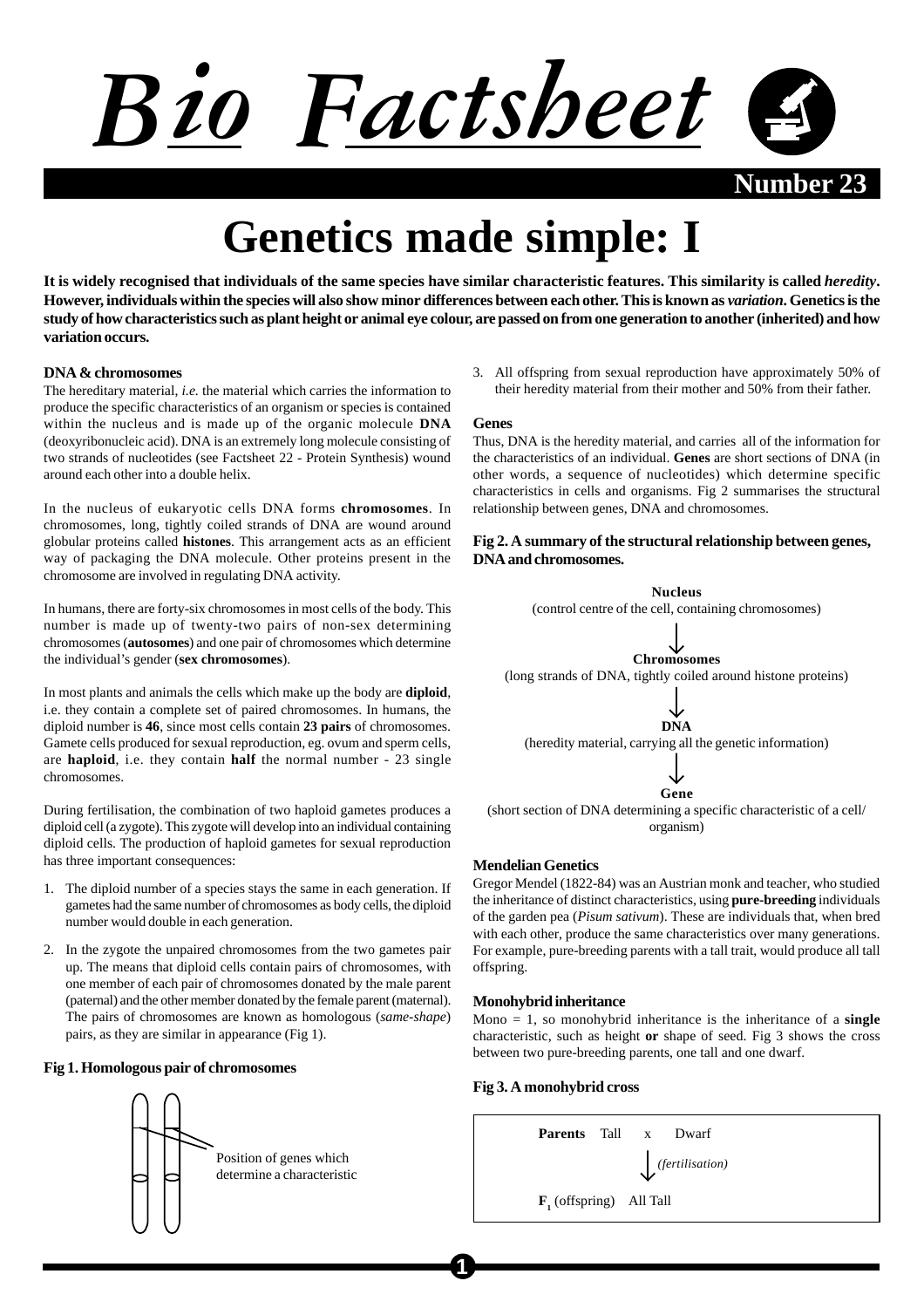The first generation is called the  $F_1$  (first filial) generation. Mendel found that all the  $F_1$  generation produced were tall. Individuals from the  $F_1$ generation were then crossed with each other i.e. self-pollinated.

# Fig 4. Self pollination of the  $\mathbf{F}_1$  generation



Mendel made the following deductions from these crosses:

- F1 plants did not show characteristic **intermediate** between the parental characteristics, *i.e.* medium height. This showed that there was no **blending** or mixing of traits for a characteristic.
- Only one of the traits of the characteristic appeared in the  $F_1$ , *i.e.* tall. This trait was **dominant** over the other, which was **recessive**.
- Since the recessive trait (dwarf) **reappeared** in the  $F_2$ , the  $F_1$  plants must contain one factor for tallness and one for dwarfness.

From these results, Mendel concluded that characteristics were passed from one generation to the next via gametes, and that parents must possess two pieces of information for each characteristic. This was the basis of Mendel's first law, the **Law of Segregation**:

# **The characteristics of an organism are determined by internal factors which occur in pairs. Only one of the pair of such factors can be represented in a single gamete.**

Since Mendel devised this law, these 'factors' have been identified as the portions of the chromosome called **alleles**.

# **Genes and alleles**

Mendel's experiments showed that, for any characteristic, there are alternative genes which produce different traits of that characteristic, *eg.* the trait for height can be either tall or dwarf. The name **allele** is given to the alternative forms of a gene. Every individual receives one allele from each parent, so that for most characteristics they have two alleles; one on each chromosome in a homologous pair.

The specific site at which an allele is found on a chromosome is called the **locus**. If the two alleles for a characteristic on a homologous pair of chromosomes are identical, e.g. they both produce a tall trait, they are said to be **homozygous**. When the two alleles are different, *eg.* one produces tall and one produces dwarf, they are **heterozygous**.

# **Genetic crosses**

The inheritance of characteristics is represented using genetic diagrams. The following rules should be closely followed when producing these diagrams:

- 1. A single letter is used for each characteristic (generally the first letter of one of the traits).
- 2. A capital letter is used to represent the allele for the dominant trait and the lower case of the same letter to represent the recessive trait, eg. **T** for tall and **t** for dwarf **(always state clearly which trait each symbol represents).**
- 3. Parents are represented by an appropriate pair of letters for the pair of alleles in the diploid cells. This is the parents **genotype**. For example, a tall individual can be either TT, or Tt. A dwarf individual must be tt, because an individual with the recessive phenotype can only have recessive alleles.
- 4. Gametes are represented with only one letter, since gametes only possess one of the parental homologous chromosomes (since they are haploid). Genotype TT produces gametes which are all T; tt produces gametes all t; and Tt produces equal amounts of T gametes and t gametes.
- 5. All the possible  $F_1$  genotypes are calculated using a system called a Punnett square (see the genetic diagram).
- 6. The **phenotype** (physical appearance due to the genotype) of each offspring, showing the number of each type is stated at the end of each diagram.

Fig 5 shows the genetic diagram for Mendel's cross in Fig 4 and Fig 5.

# **Fig 5.**



 $tt = dwarf$ 

∴  $F_2$  generation is 3 tall plants (1TT and 2Tt) and 1 dwarf (Tt)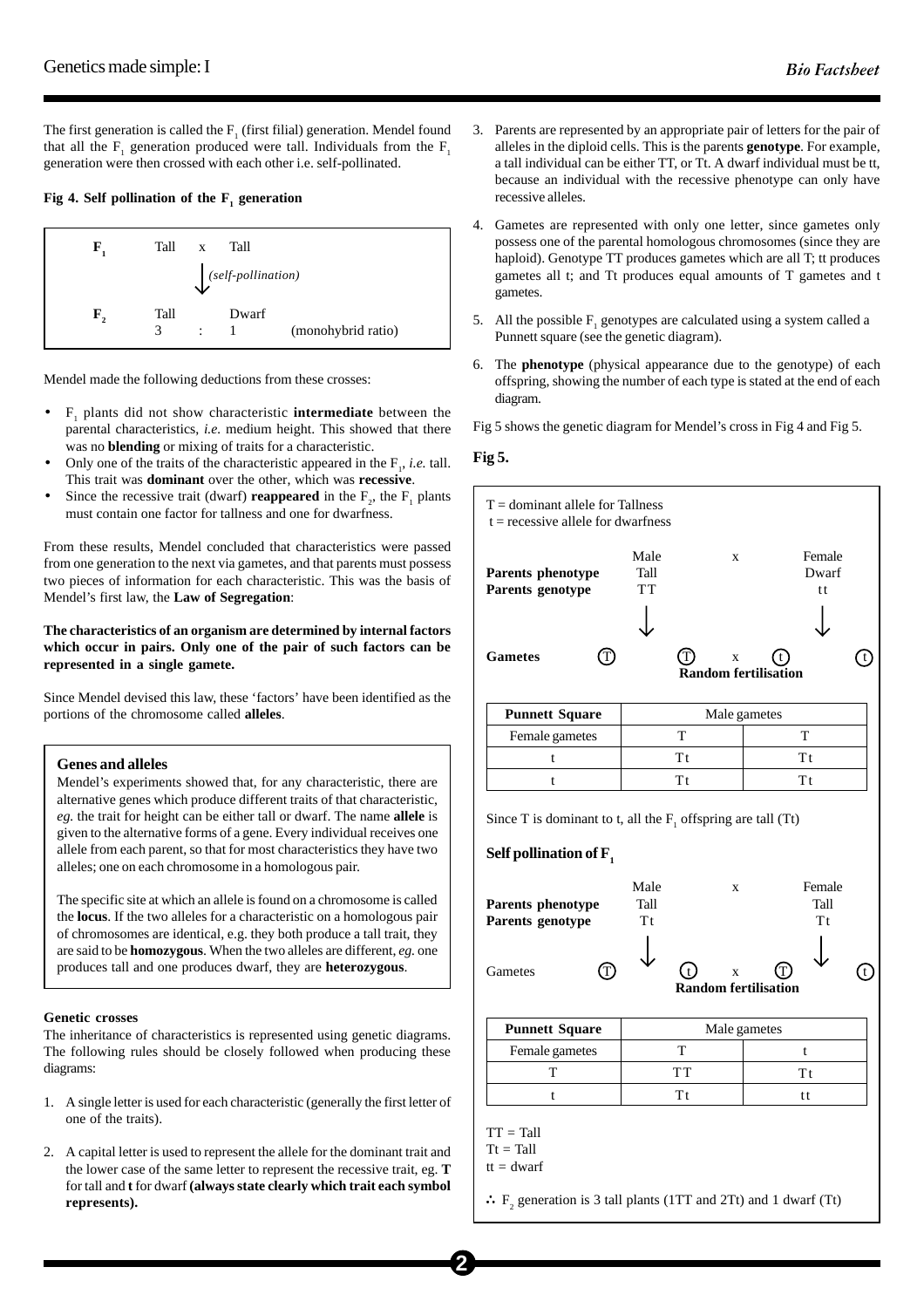# **Dihybrid crosses**

A dihybrid cross is the inheritance of **two** characteristics. Mendel examined crosses between parents pure breeding for two characteristics, for example, height and flower colour (Fig 6). In the  $F_2$ , four phenotypes resulted in the ratio of 9:3:3:1.

# **Fig 6. A dihybrid cross**



Mendel made the following deductions from these crosses:

- Since the  $F_1$  generation are all tall and red, tall must be dominant over dwarf and red must be dominant over white.
- The factors (genes) for height and colour can be separated, because two **new combinations** of the traits appear; tall with white; and dwarf with red.
- In the  $F_2$  generation, the ratios of tall:dwarf and red:white are both 3:1. Therefore, the factors (alleles) behave independently of each other.

These results were the basis of Mendel's second law, the **Law of Independent Assortment**: **Either of the pair of alleles may be combined in a gamete with either of another pair.** In other words, in a heterozygous individual (TtRr), either of the alleles for height can combine in a gamete with either of the alleles for flower colour. Fig 7 shows the **Punnett Square** Male gametes Male gametes



# **Glossary**

**Alleles** - Alternative forms of a particular gene

**Characteristics** - Specific physical features of cell or chromosome **Chromosome** - A long strand of coiled DNA and associated proteins. **Diploid** - Cells containing a complete set of paired homologous chromosomes.

**DNA** (Deoxyribonucleic acid). Organic molecule containing the heredity information for organisms.

**Eukaryote** - A cell that possess a membrane-enclosed nucleus eg. plant or animal cells.

# **Fig 7.**



| <b>Punnett Square</b> | Male gametes |            |  |
|-----------------------|--------------|------------|--|
| Female gametes        | TR.          | ТR         |  |
|                       | $T$ f $Rr$   | $T$ t $Rr$ |  |
|                       | TtRr         | $T$ f $Rr$ |  |

∴ All  $F_1$  offspring are tall and red (TtRr)

Self pollination of F<sub>1</sub>

|                   | Male      | X                       | Female    |
|-------------------|-----------|-------------------------|-----------|
| Parents phenotype | Tall, red |                         | Tall, red |
| Parents genotype  | TtRr      |                         | TtRr      |
|                   |           |                         |           |
| <b>Gametes</b>    |           | $f(R)$ (tr) x (TR) (Tr) |           |

# **Random fertilisation**

| <b>Punnett Square</b> | Male gametes |             |      |      |
|-----------------------|--------------|-------------|------|------|
| Female gametes        | TR           | Тr          | tR   | tr   |
| TR                    | <b>TTRR</b>  | <b>TTRr</b> | TtRR | TtRr |
| Тr                    | <b>TTRr</b>  | TTrr        | TtRr | Ttrr |
| tR                    | TtRR         | TtRr        | ttRR | ttRr |
|                       | TtRr         | Ttrr        | ttRr | ttrr |

∴  $F_2$  generation phenotype:

9 tall, red (TTRR, TTRr, TtRR, TtRr) 3 dwarf, red (ttRr, ttRR) 3 tall, white (TTrr, Ttrr) 1 dwarf, white (ttrr)

**Gametes** - Cells involved in sexual reproduction, eg. sperm cell. **Genes** - A section of DNA (a sequence of nucleotides) that produces a particular characteristic in a cell or organism.

**Genotype** - Genetic composition of an individual

**Haploid** - Cells containing only one set of parental chromosomes **Heterozygous** - Having two different alleles for a particular characteristic. **Homozygous** - Having two identical alleles for a particular characteristic. **Phenotype** - The physical appearance or outward expression of the genotype in an individual.

**Pure-breeding** - Individuals which are homozygous for a particular characteristic.